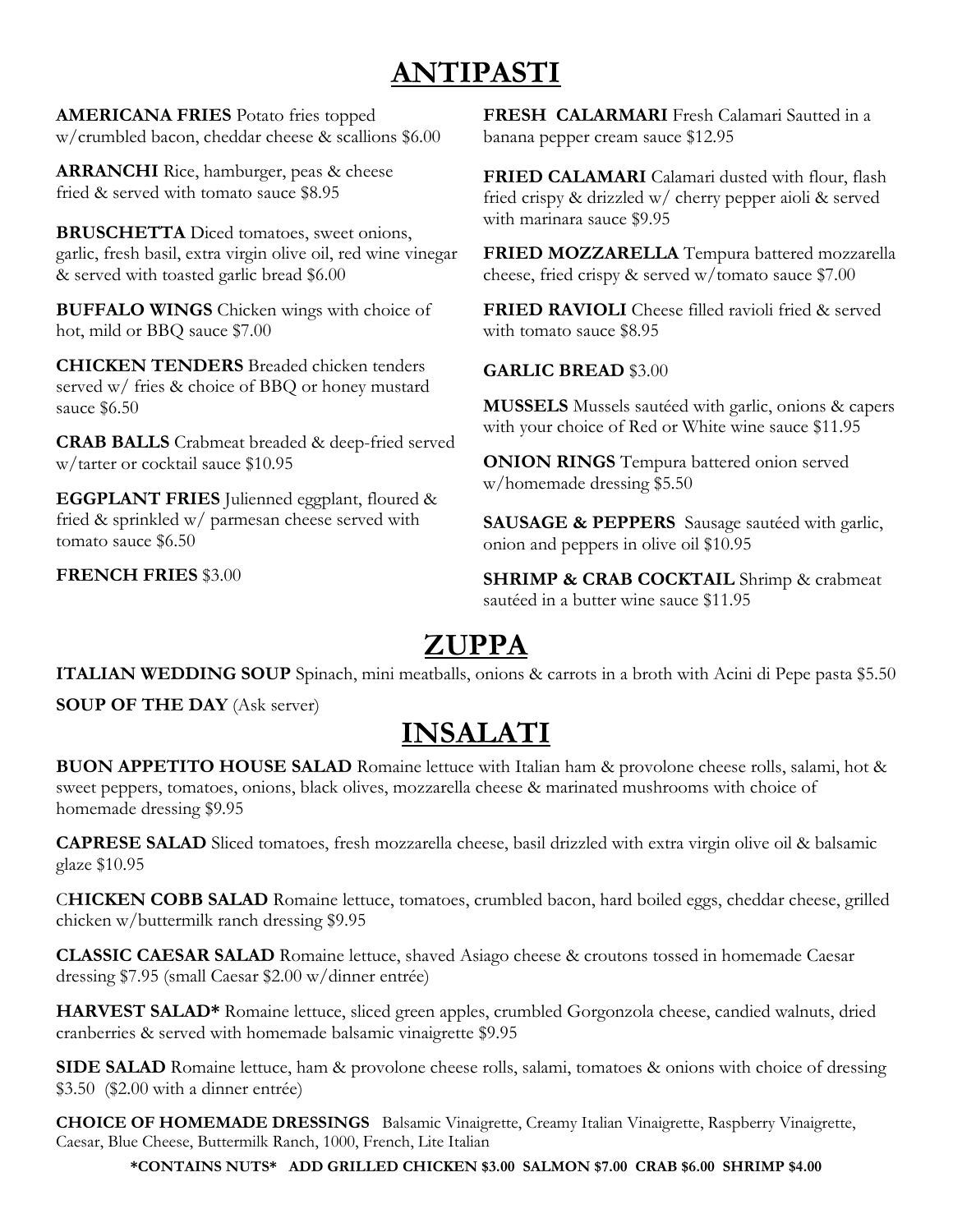## **ENTRÉES**

**BUILD YOUR OWN PASTA** Choice of Pasta (Spaghetti, Capellini, Linguini, Fettuccine, Ziti, Penne, Fusilli, Rigatoni) Tomato \$8.95, Bolognese \$10.95, Marinara (chunky tomato w/onions & capers) \$10.95 Basil or Sun-Dried Tomato Pesto \$10.95, or Butter Sauce \$8.95

**BAKED ZITI** Ziti pasta & tomato sauce baked with cheese \$9.95

**CANNELLONI** Pasta filled with ground veal topped with meat sauce & baked with mozzarella cheese \$12.50

**COMBINATION** Shells & Manicotti filled with ricotta cheese & topped with tomato sauce & baked with mozzarella cheese \$9.95

**FETTUCCINI ALFREDO** Fettuccini pasta in a white cream sauce \$9.50

#### **GNOCCHI, TORTELLINI OR RAVIOLI**

(Cheese or Meat filled) Tomato, Bolognese, Marinara, Basil or Sun-Dried Tomato Pesto or Butter \$11.95 Alfredo \$14.95

**HOMEMADE LASAGNA** Pasta layered with ricotta & Bolognese sauce baked w/ mozzarella cheese \$10.50

**TORTELLINI ALLA CREMA** Cheese & meat filled tortellini sautéed w/mushrooms, tomatoes and ham in a rosé cream sauce \$14.95

#### **JACK DANIELS TORTELLINI & SAUSAGE**

Mushrooms, garlic, sausage & cheese tortellini in a whiskey tomato rosé sauce \$14.95

**PENNE DI SMIRNOFF** Penne pasta sautéed with sun-dried tomatoes in a vodka rosé cream sauce \$14.95

#### **ROASTED VEGETABLE NAPOLEAN\***

Portabella mushrooms, roasted red peppers, marinated artichokes, zucchini, yellow squash, spinach, sliced potatoes, mozzarella cheese w/a basil & sun-dried tomato pesto \$15.95

**SPAGHETTI CARBONERA** Spaghetti pasta sautéed with onions & bacon in a rich creamy egg yolk sauce \$14.95

*All entrees come with homemade bread* **\*CONTAINS NUTS\* GARLIC BREAD \$3.00 SIDE SALAD OR CAESAR SALAD W/MEAL \$2.00 LOW CARB & GLUTEN FREE PASTA \$3.00 ADD GRILLED CHICKEN \$3.00, SALMON \$7.00 CRAB \$6.00 OR SHRIMP \$4.00 MEATBALLS, SAUSAGE OR MUSHROOMS \$2.00** 

## **PESCE**

**ITALIAN HERB CRAB CAKE** Pan roasted lump crab cake, roasted red pepper Dijon aioli sauce & basil oil, Gorgonzola polenta fries & chef's vegetables \$18.95

**GRILLED SALMON FILET** Salmon with fig & orange marmalata, Yukon gold mashed potatoes, asparagus & basil emulsion \$17.95

**STUFFED FLOUNDER** Flounder stuffed with crabmeat & sautéed with roasted red peppers & cranberries in a butter wine sauce served with risotto & topped with asparagus \$19.95

## **CARNE**

**CACCIATORE** Choice of meat sautéed with green olives, green peppers, mushrooms, onions & tomato garlic sauce & served with choice of spaghetti or Chicken \$15.95 Veal \$18.95

**CHICKEN ALLA ROSÉ** Breaded chicken breast served over spaghetti topped with a rose cream sauce with mushrooms & sun-dried tomatoes \$14.95

**CHICKEN PEPPINO** Chicken breast, sausage, roasted peppers, mushrooms & onions in a wine sauce served a choice of spaghetti or broccoli \$14.95

**GRILLED PORK LOIN** Pork loin w/caramelized onion Portofino glaze & sun-dried cherry Gorgonzola herb stuffing & side vegetables \$15.95

**GRILLED DELMONICO** Grilled to your preference, roasted potatoes & vegetables \$21.95

**MARSALA** Choice of meat with mushrooms in a Marsala wine sauce & served with choice of spaghetti or broccoli Chicken \$15.95 Veal \$18.95

**PARMIGIANA** Choice of meat or eggplant topped with tomato sauce & baked with mozzarella cheese & served with choice of spaghetti or broccoli Chicken \$14.95 Veal \$18.95 Eggplant \$14.95

**PAN SEARED CHICKEN BREAST** Chicken stuffed with prosciutto, sage & goat cheese, served with gold mashed potatoes, chef's vegetables in a Pinto Grigio veloute sauce \$16.95

**PICANTE** Choice of meat in a Lemon Butter wine sauce w/artichokes & served with your choice of spaghetti or broccoli Chicken \$15.95 Veal \$18.95

**VEAL VOLARE** Veal, onions, sun-dried tomatoes & prosciutto in a wine sauce baked w/provolone cheese & served w/spaghetti \$19.95

*CONSUMING RAW OR UNDERCOOKED MEATS, POULTRY, SEAFOOD, SHELLFISH OR EGG MAY INCREASE YOUR RISK OF FOOD BORNE ILLNESS ALL INGREDIENTS NOT LISTED—PLEASE INDICATE ANY ALLERGIES*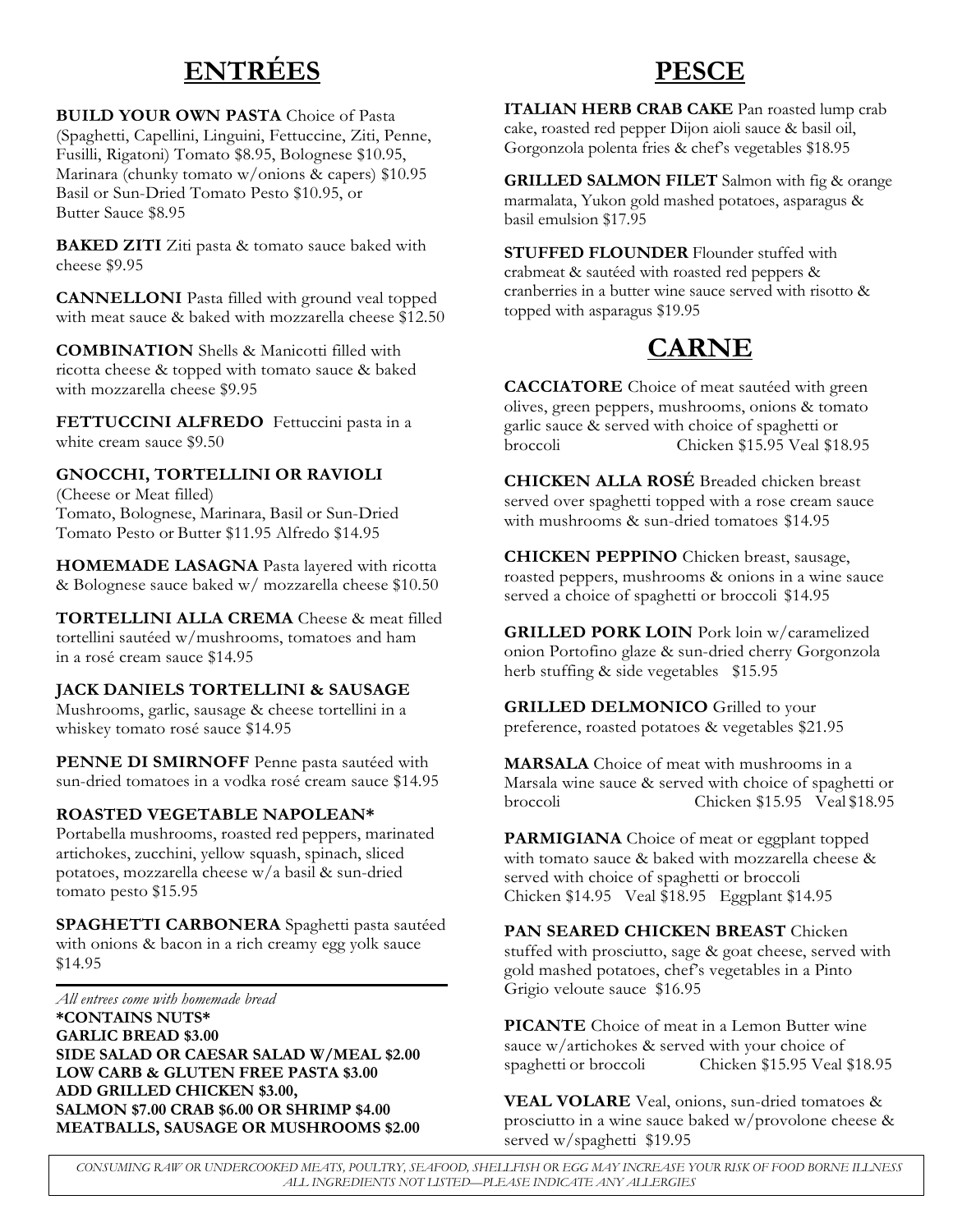## **SPECIALTY PASTAS**

**ALFREDO SUPREMA** Fusilli pasta sautéed with onions, prosciutto, shrimp, scallops & crabmeat in an Alfredo cream sauce \$18.95

**BAKED RAVIOLI** Choice of ravioli stuffed with cheese or spinach & cheese topped with crabmeat in an Alfredo cream sauce & baked \$18.95

**CHICKEN AFFUMICATO** Penne pasta with chicken, julienned sun- dried tomatoes, spinach, roasted red peppers, smoked Gouda cheese & Romano cheese in an Alfredo cream sauce \$16.95

**EXOTIC MUSHROOM RISOTTO** Arborio rice with shitake, portabella & oyster mushrooms, perfumed with white truffle oil & shaved Parmigianino cheese in a light cream sauce \$16.95

**FUSILLI CATTOLICA** Fusilli pasta sautéed w/chicken, onions, mushrooms, broccoli, cauliflower, zucchini & roasted red peppers in a wine sauce \$16.95

**LINGUINI CLAM SAUCE** Linguini pasta sautéed with clams, garlic & herbs with your choice of red or white wine sauce \$15.95

**LUMACHE DI CALAMARI** Fusilli pasta sautéed with fresh calamari, black olives, green peppers & fresh herbs in a light tomato wine sauce \$18.95

**MARE & MONTI** Linguini pasta sautéed with mushrooms, onions, clams, shrimp & scallops in a lite tomato wine sauce \$18.95

**MEDITERRANEAN SEAFOOD** Spaghetti pasta sautéed with calamari, shrimp & mussels with chef's vegetables & choice of red or white garlic wine sauce \$19.95

**PASTA CON SARDE \*** Spaghetti pasta sautéed with sardines (fish), pine nuts, raisons, dill & plum tomatoes in a wine sauce \$17.95

**PASTA DIAVOLO** Spaghetti pasta sautéed with jalapenos, pepperoncini, mushrooms, olives & shrimp in a spicy tomato wine sauce \$17.95 (SPICEY)

PENNE PRIMAVERA Penne pasta with roasted red peppers, zucchini, squash, broccoli florets & garlic in a white wine sauce \$16.95

**PENNE PUTTANESCA** Penne pasta sautéed w/onions, garlic, bacon, green peppers, black & green olives & capers in a spicy plum marinara sauce \$14.95 (SPICEY)

**RIGATONI PASTORI** Rigatoni pasta with chicken, sausage, red & green peppers, mushrooms & sun-dried tomatoes in a rose cream sauce baked with mozzarella cheese \$17.95

**SHRIMP SCAMPI** Spaghetti pasta with garlic, paprika, parsley, pecorino Romano cheese & shrimp in a white wine butter sauce \$17.95

**STUFFED CHICKEN CREAM MARSALA** Chicken stuffed with crab, prosciutto & mozzarella cheese sautéed in a cream Marsala wine sauce over spaghetti pasta \$18.95

**ZITI ALLA SOLE MIO** Ziti pasta sautéed with onions, roasted peppers & garlic in a fresh herb tomato sauce \$13.95

**ZITI ALLA VENEZIA** Ziti pasta sautéed with scallops, shrimp, onions, roasted peppers, prosciutto, stewed tomatoes in a wine sauce & baked with mozzarella cheese \$18.95

*CONSUMING RAW OR UNDERCOOKED MEATS, POULTRY, SEAFOOD, SHELLFISH OR EGG MAY INCREASE YOUR RISK OF FOOD BORNE ILLNESS ALL INGREDIENTS NOT LISTED—PLEASE INDICATE ANY ALLERGIES*